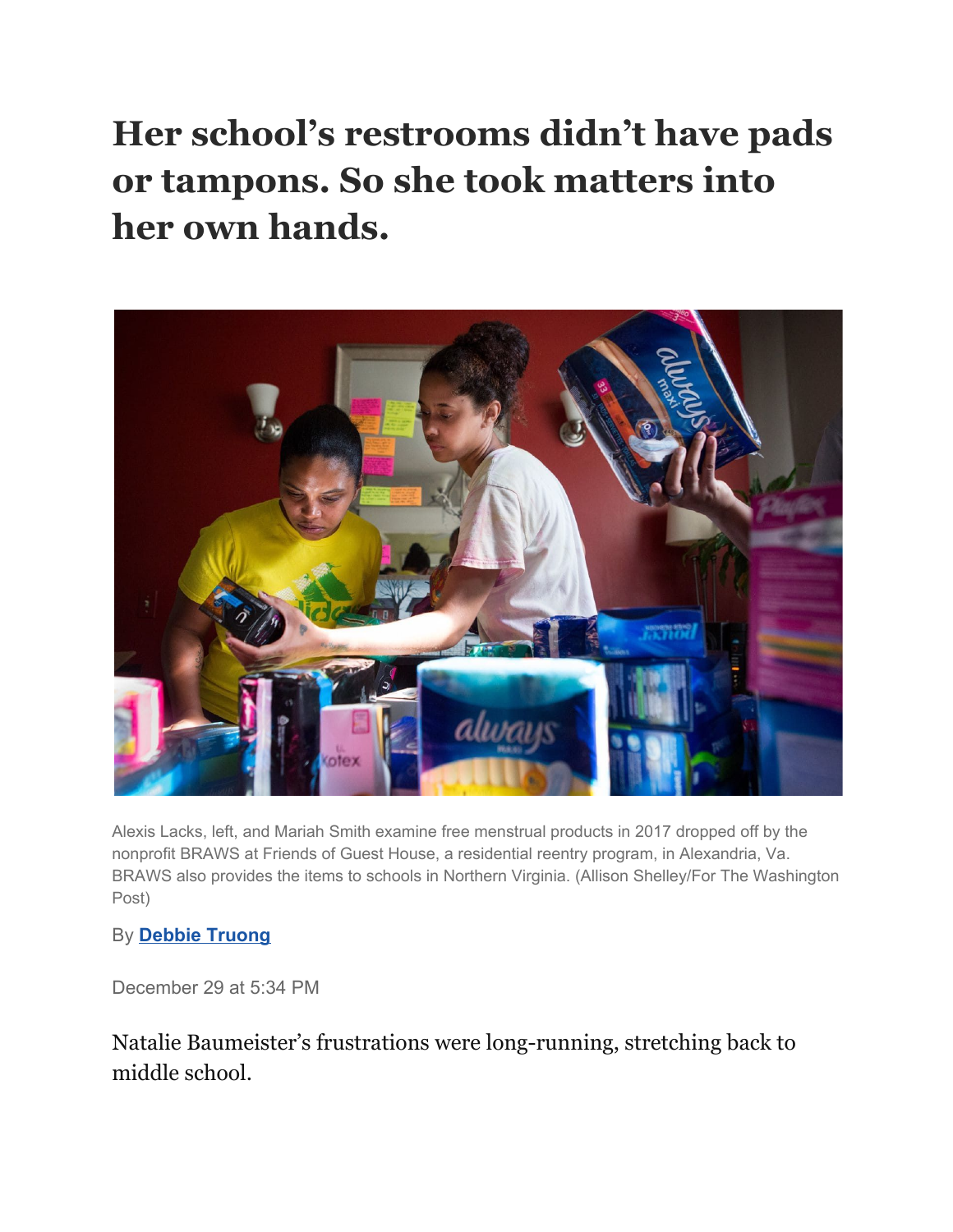Machines that were supposed to dispense sanitary pads and tampons in the restrooms at her Northern Virginia middle school were hardly ever stocked. Then, when she arrived at Justice High School, young women who needed pads had to retrieve them from the school health clinic, a potentially embarrassing and inconvenient exercise.

"The taboo kind of stems from centuries of sexism," the 18-year-old said. "It's a natural bodily function and we need to end the stigma."

As one of her first orders of business this year as president of Justice High's Girl Up chapter, an international club devoted to gender equality, Baumeister led an effort to outfit girls' restrooms with feminine hygiene products.

*[The [once-whispered](https://www.washingtonpost.com/local/social-issues/the-once-whispered-topic-of-womens-menstruation-now-has-political-cachet/2017/08/07/cdeae46e-68a2-11e7-8eb5-cbccc2e7bfbf_story.html?utm_term=.8ae7bc25bd68) topic of women's menstruation now has political [cachet](https://www.washingtonpost.com/local/social-issues/the-once-whispered-topic-of-womens-menstruation-now-has-political-cachet/2017/08/07/cdeae46e-68a2-11e7-8eb5-cbccc2e7bfbf_story.html?utm_term=.8ae7bc25bd68)]*

ADVERTISEMENT

The project at the Falls Church, Va., high school unfolded as efforts to increase access to women's menstrual products, fueled by grass-roots activism, have attracted political attention from lawmakers across the country.

One November afternoon, a few dozen Justice students assembled, stocked and placed plastic drawers containing pads in girl's restrooms. They affixed signs to the bins encouraging young women to "take what you need." Club members are responsible for restocking the bins.

The school supplies sanitary pads in one size. But Baumeister would like to diversify the offerings to include tampons and menstrual products in different sizes.

Jen Golobic, an English teacher at Justice, said students may have avoided asking for sanitary pads from the school clinic because they felt uneasy.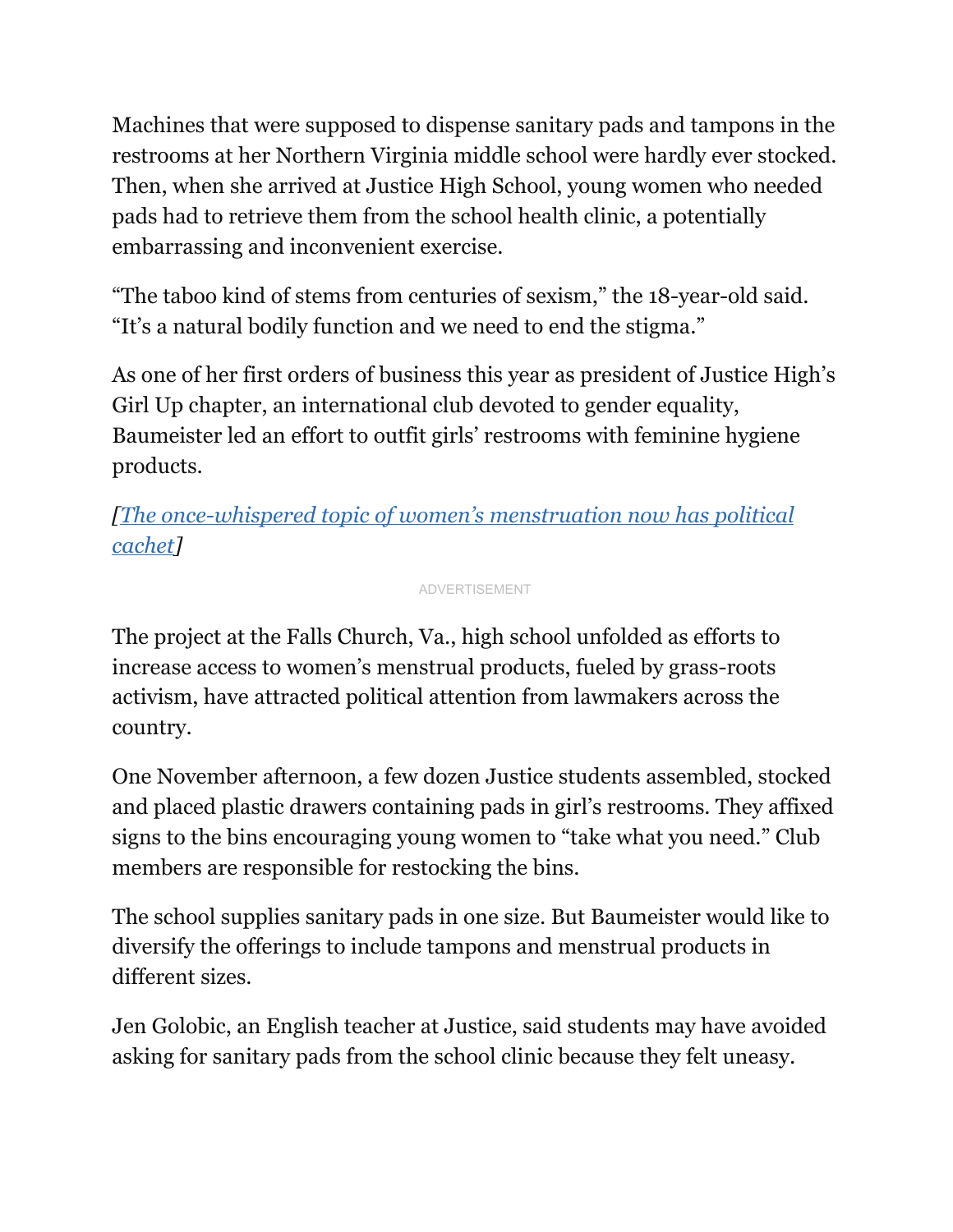"It should just be part of our culture," said Golobic, who sponsors the Girl Up club. "Girls shouldn't have to be embarrassed about something that's just a natural, biological need."

The Fairfax County School Board directed the system's superintendent in November to explore what can be done to support students' menstrual needs, particularly at schools with many students who receive free or reduced-price meals, an indicator of financial need.

School health offices in Loudoun County, Va., are supplied with tampons or pads, but they aren't available in restrooms, school system spokesman Wayde Byard said. A church provides young women who struggle to afford menstrual products extra supplies during holiday breaks and the summer.

BRAWS (Bringing Resources to Aid Women's Shelters), a nonprofit organization, donates menstrual products to dozens of schools across Northern Virginia and, this year, installed dispensers in Manassas Park City and Norfolk school restrooms that provide tampons and pads free.

## *[Virginia [lawmakers](https://www.washingtonpost.com/local/social-issues/virginia-lawmakers-push-to-make-menstrual-products-more-affordable-available/2018/01/22/b60346ee-f7b7-11e7-a9e3-ab18ce41436a_story.html?utm_term=.c276167012ca) seek to make menstrual products more af ordable, [available](https://www.washingtonpost.com/local/social-issues/virginia-lawmakers-push-to-make-menstrual-products-more-affordable-available/2018/01/22/b60346ee-f7b7-11e7-a9e3-ab18ce41436a_story.html?utm_term=.c276167012ca)]*

The organization began by distributing menstrual supplies to women in homeless shelters but also noticed young women at shelters were uncomfortable asking for the products in front of family members, said Holly Seibold, founder and executive director. So, the group started supplying pads and tampons to school counselors and parent liaisons, who distribute the products to students, sometimes through school pantries and other giveaways.

Lacking access to pads and tampons carries consequences, Seibold said. Young girls feign illness to avoid going to school while on their period, and women in shelters repurpose toilet paper, socks or diapers because they can't afford feminine hygiene products, she said.